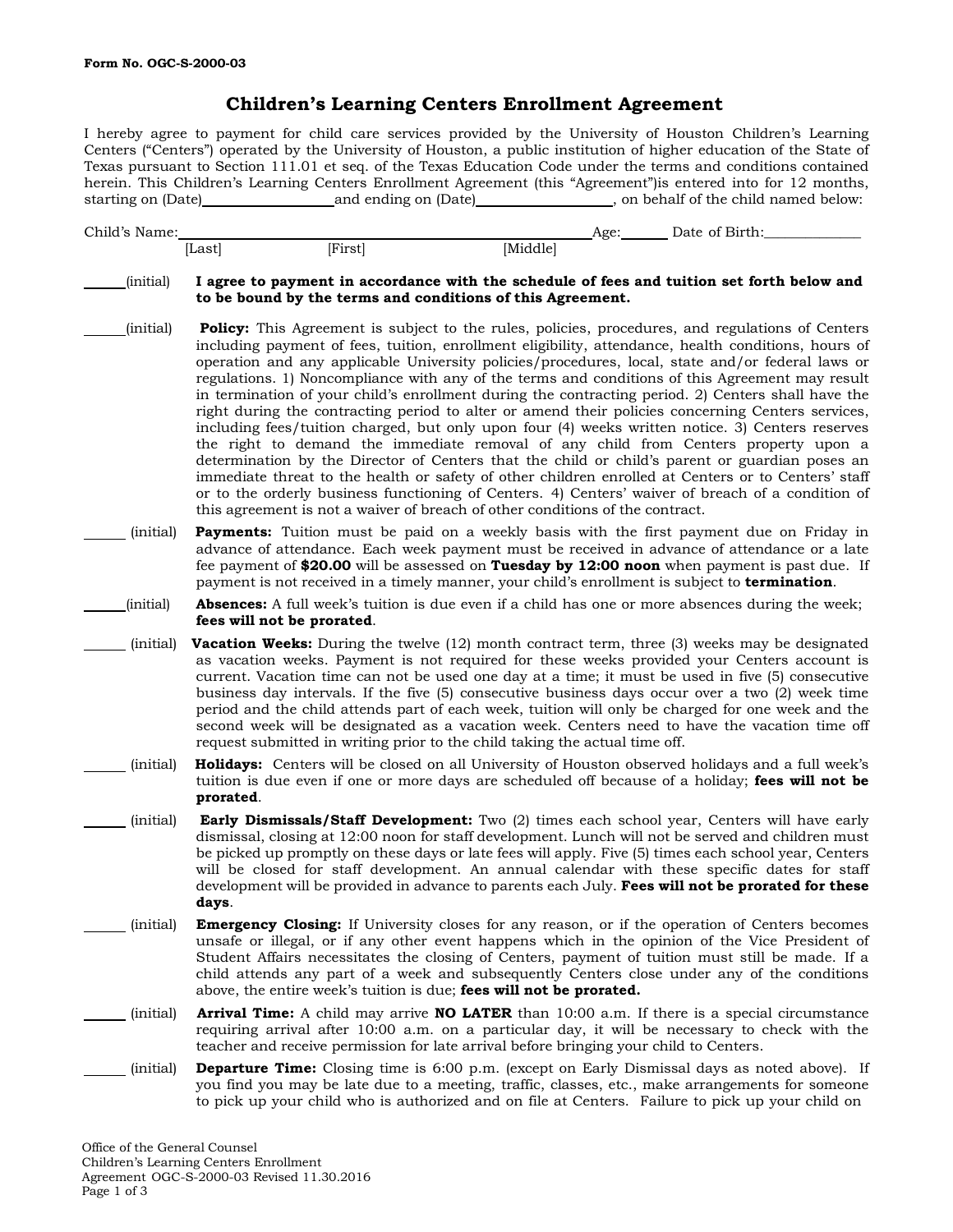time can result in late fees of, **\$25.00** for the first five (5) minutes, an additional **\$20.00** for the next five (5) minutes and **\$1.00** for each additional minute after 6:10 p.m. Repeated failure to pick up your child up on time may result in probationary enrollment and/or termination of services.

- (initial) **Agreement Renewal:** In order to renew your enrollment agreement with Centers you must submit a new agreement and pay all fees at least two (2) weeks before this Agreement expires. If this Agreement expires, without being renewed, enrollment will be terminated.
- (initial) **Agreement Cancellation:** Cancellation of this Agreement must be requested in writing with **two (2) weeks** prior notice. Otherwise, this Agreement will remain in effect for twelve (12) months, unless terminated earlier by Centers as provided herein.
- (initial) **Enrollment Eligibility: Only** children and legal dependents of students, staff, faculty and alumni of the University of Houston are eligible for enrollment. In order for student parents to be eligible to enroll a child at Centers, they must be enrolled for a minimum of six credit hours at UH (both in the spring and fall semesters) and also in a degree seeking program (or in pre-requisite classes for a degree plan) as an undergraduate/graduate student. In order for staff and faculty parents to be eligible to enroll a child at Centers, they must be employed on a full-time basis. In order for alumni parents to be eligible to enroll a child at Centers, they must be members in good standing of the University of Houston Alumni Association.
- (initial) **Entire Agreement:** This Agreement and the Children's Learning Centers Enrollment Tuition and Annual Fee Rate Appendix contains the entire agreement between the Parties regarding the subject matter hereof and supersedes any and all other agreements, understandings, negotiations, or representations, whether oral or written between the Parties. No agreement shall be effective unless it is in writing and signed by the party against whom enforcement of the agreement is sought.

| am a student staff faculty alumnus/alumna who is currently enrolled/employed at the University of Houston<br>or a member in good standing of the University of Houston Alumni Association, and I satisfy the enrollment<br>eligibility requirements set forth above. |      |                  |                                                  | (parent's name), |  |  |
|----------------------------------------------------------------------------------------------------------------------------------------------------------------------------------------------------------------------------------------------------------------------|------|------------------|--------------------------------------------------|------------------|--|--|
|                                                                                                                                                                                                                                                                      |      |                  |                                                  |                  |  |  |
|                                                                                                                                                                                                                                                                      |      |                  |                                                  |                  |  |  |
|                                                                                                                                                                                                                                                                      |      |                  |                                                  |                  |  |  |
|                                                                                                                                                                                                                                                                      |      |                  |                                                  |                  |  |  |
| <b>Authorized Individual(s),</b> other than you to contact in case of an Emergency & their local phone numbers:<br>1. The contract of the contract of the contract of the contract of $\mathbb{P}$ Ph. #                                                             |      |                  |                                                  |                  |  |  |
| <b>Executed by:</b>                                                                                                                                                                                                                                                  |      |                  | <b>Enrollment Agreement Accepted by:</b>         |                  |  |  |
| Parent's Signature                                                                                                                                                                                                                                                   | Date | Centers Director |                                                  | Date             |  |  |
|                                                                                                                                                                                                                                                                      |      | by:              | <b>Enrollment Agreement Cancelled/Terminated</b> |                  |  |  |
|                                                                                                                                                                                                                                                                      |      | Centers Director |                                                  | Date             |  |  |

\*You are not required to provide your Social Security Number on this form so long as another form of identification number (Student Identification Number or Driver's License Number) is provided. However, when you pay for child care services, University policy requires the University check writer's Social Security Number, University extension, and Driver's License Number appear on the *face of the check for personal check handling purposes.*

*Note: Modification of this Form requires approval of OGC*